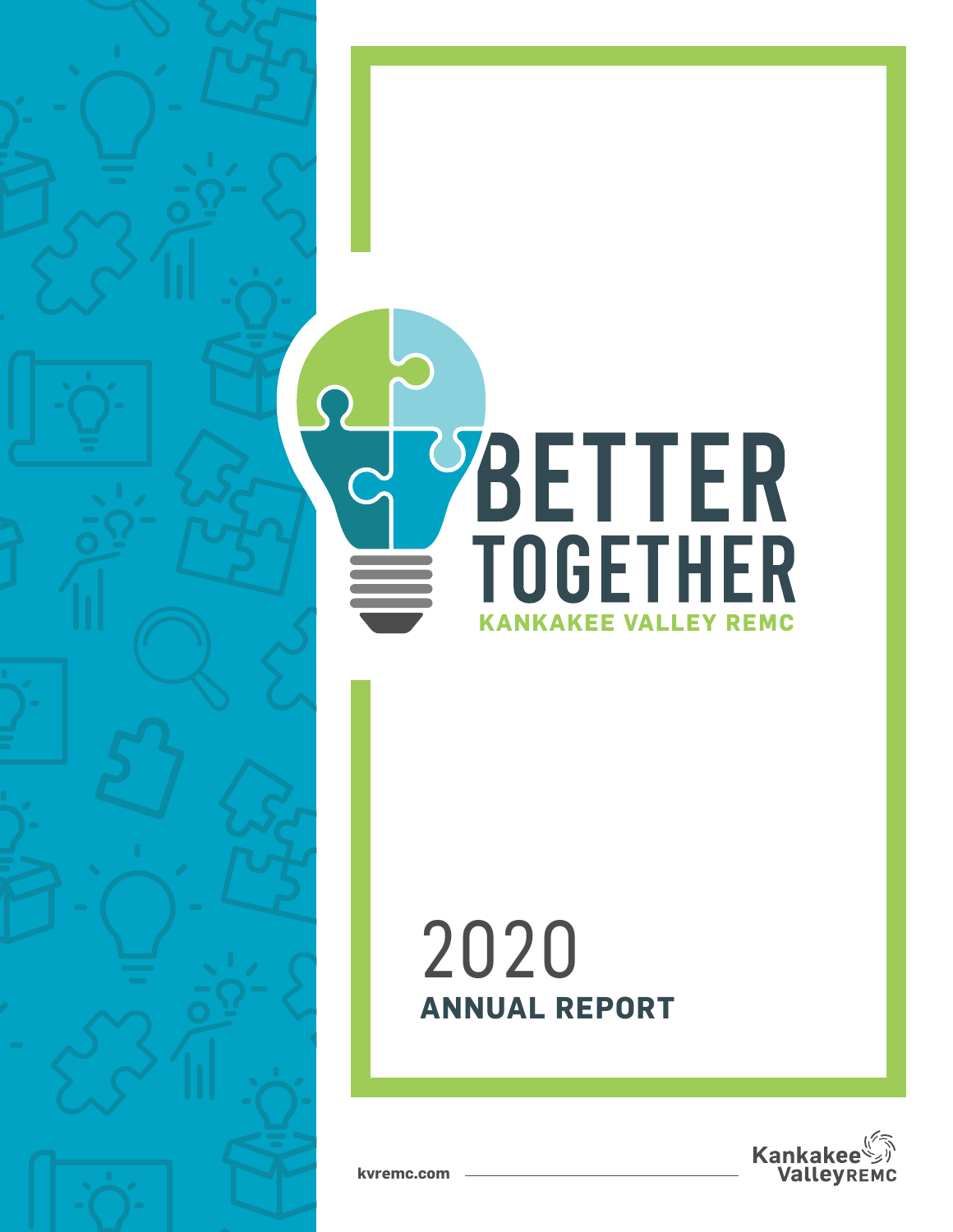# TABLE OF **CONTENTS**

| <b>Kankakee Valley REMC</b><br><b>Directors</b>                     | 1       |
|---------------------------------------------------------------------|---------|
| Message from the CEO<br>& Board President                           | 2       |
| Secretary-Treasury Report<br>& Financials                           | $3 - 4$ |
| <b>2020 Meeting Minutes</b>                                         | 5       |
| <b>Operation Round Up</b><br><b>Grant Recipients</b><br>& Exhibit A |         |



### Your board of directors elected by you, our member-consumers.

Each Kankakee Valley REMC director is elected by the membership and they are member-consumers of the cooperative, too.







**Board President**



**Secretary-Treasurer**





**Chief Executive Officer**

Attorney **Timothy C. Krsak** Douglas, Koeppen, & KRSAK



**Board Vice-President** 

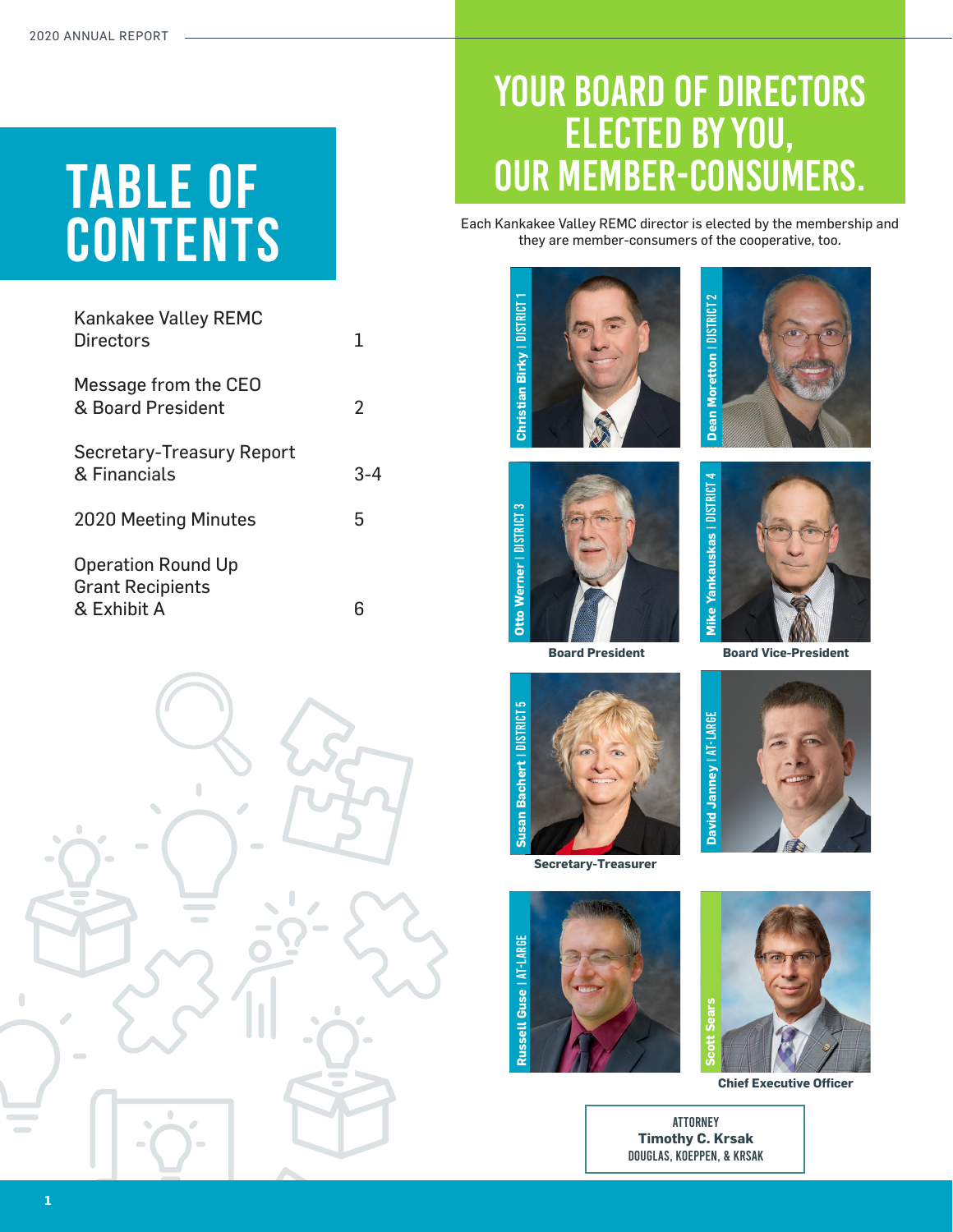

# WE'RE BETTER **TOGETHER**

This has been a year none of us will ever forget. Twelve months ago, we were surrounded by doubts, uncertainty, questions, and divisions as our communities and our nation struggled to find a way forward. Few services are as essential as reliable electric power, and Kankakee Valley REMC's staff put aside their own fears to find ways to keep our members connected and protected, whether that involved electronic ways to pay bills or using social media channels to deliver vital information.

Throughout, the pandemic reinforced the value and power of cooperative organizations like ours, providing a clear reminder our lives are better when we work together. That's what inspired our theme for this year's Member Appreciation Day and Annual Business Meeting, "Better Together." When our staff and our members work together, our communities become even better places to live, work, and play.

As Kankakee Valley REMC's leadership and staff adapted to the day-to-day challenges COVID presented, we knew better times were ahead and remained focused on the future. We continued to invest in improving the reliability and resiliency of our electric power infrastructure by upgrading our power lines

and improving our substations.

These improvements are designed to reduce outages and allow us to respond and repair problems more quickly. You and your neighbors depend on reliable electric power more than ever before, and as more members choose electric vehicles and switch from fossil fuels, that reliability becomes even more important. At the same time, we're preparing for tomorrow's needs, evidenced by the fiber plan that's currently underway.

Finally, we're working to accomplish all this in financially responsible ways. After all, you're the owners of our cooperative and we need to make sure we keep Kankakee Valley REMC financially strong so we can continue to meet your needs accountably and affordably. That's just one more benefit of being Better Together. We appreciate your continued trust and look forward to a brighter future for our communities.

**Scott Sears** CEO Kankakee Valley REMC **Otto Werner** Board President Kankakee Valley REMC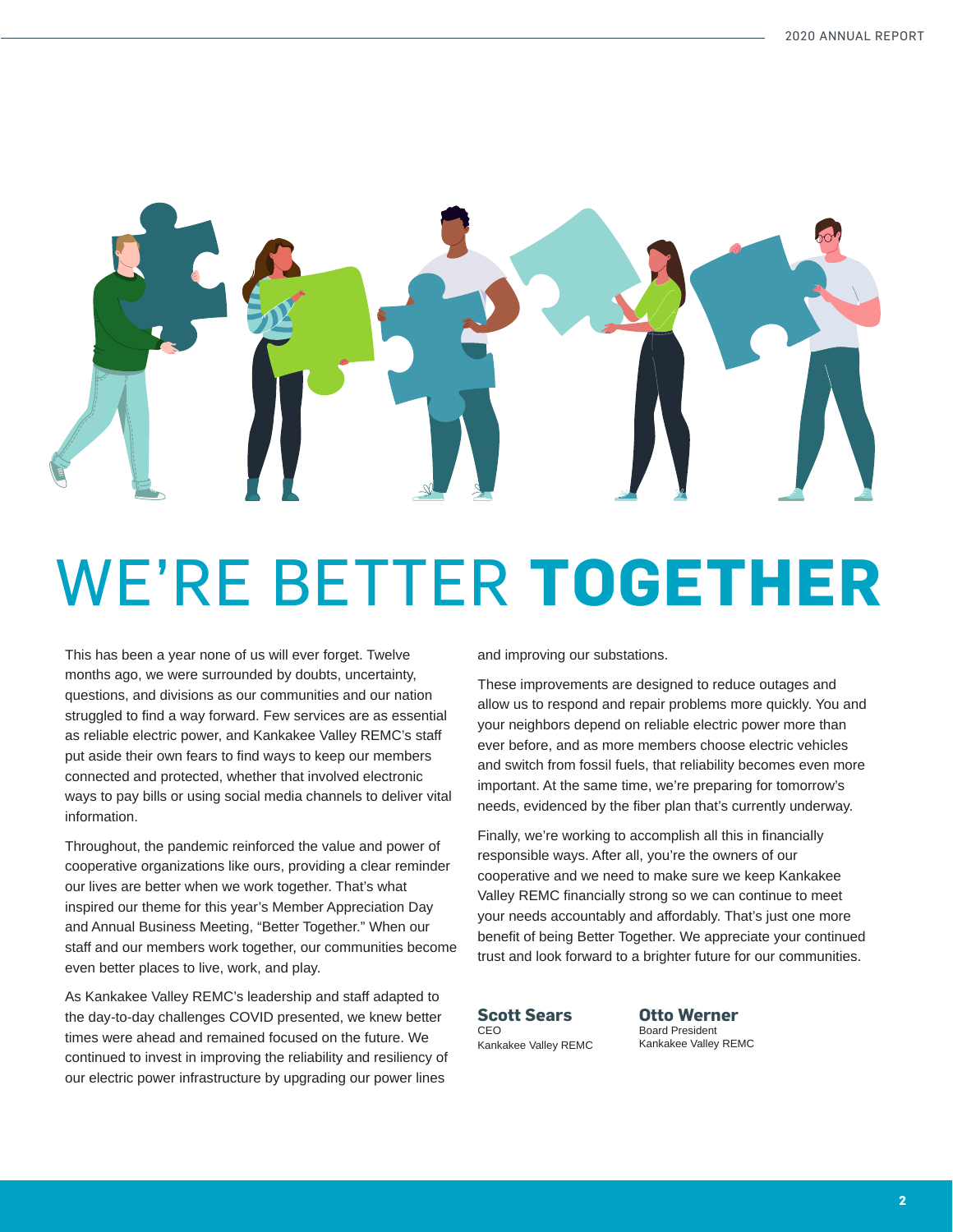## SECRETARY-TREASURER **REPORT**

After a unique year, Kankakee Valley REMC is proud to report that your cooperative weathered the COVID storm and remains in a solid financial position.

KV REMC invested over \$5 million in ongoing efforts to ensure reliability through continuous investments in utility plant improvements and replacements. The cooperative's utility plant includes items such as poles, wires, meters, transformers and other equipment. The total assets held by the REMC totaled \$74 million, with the majority of those being electric plant. The cash position stayed consistent and had no other substantial changes. The investments made to the plant were made with equity contributions from member-consumers and an increase in debt of \$1.5 million.

As of the end of the year, member-owned equity in the cooperative totaled \$51 million. In addition, the cooperative returned \$400,000 worth of patronage equity to the membership.

The revenue collected by the REMC was steady, compared to the prior year as rates stayed consistent. Operating expenses increased in 2020, primarily due to the increased cost of power. This increase drove margins for the cooperative down slightly to \$3.3 million compared to the prior year's \$3.6 million. Through the REMC's rates, member-consumers pay for the cost of their electric service. During the year, we collected \$36.7 million to operate the utility. The REMC expended a total of \$32 million to purchase power and cover the operating cost to manage the utility. As mentioned before, another \$5 million was spent to invest in utility plant improvements.

Given the challenges of 2020, your cooperative leadership team has remained focused on providing quality service to the membership. Your cooperative remained vigilant on the system's integrity with increased investment, absorbing the rising costs while maintaining the same level of revenue, and collecting from the membership only what was necessary to provide safe and reliable electrical service.

#### **Comparative Balance Sheet**

| <b>Assets &amp; Other Debits</b>              | 2019         | 2019         |
|-----------------------------------------------|--------------|--------------|
| <b>Total Utility Plant</b>                    | \$78,437,742 | \$83,564,758 |
| Less Reserve for<br>Depreciation              | 30,426,628   | 32,038,177   |
| <b>Net Utility Plant</b>                      | 48,011,114   | 51,526,581   |
| Other Property &<br>Investments               | 13,557,332   | 14,234,897   |
| <b>General Funds</b>                          |              |              |
| (Cash &<br>Temporary<br>Investments)          | \$2,956,948  | \$3,301,985  |
| <b>Accounts</b><br>Receivable                 | 2,897,052    | 2,792,987    |
| Materials &<br>Supplies                       | 1,023,251    | 614,089      |
| <b>Pre-Payments</b>                           | 66,659       | 65,789       |
| Other Current and<br><b>Accrued Assets</b>    | 23,386       | 24,784       |
| Deferred Debits                               | 1,554,423    | 1,925,304    |
| <b>Total Assets &amp;</b><br>Other Debits     | 70,090,165   | 74,486,416   |
| Liabilities & Other<br><b>Credits</b>         |              |              |
| <b>Membership Fees</b>                        | \$646,860    | \$651,750    |
| Patronage Capital                             | 43,416,059   | 46,760,266   |
| Other Margins &<br>Equities                   | 3,775,064    | 3,446,842    |
| Long-Term<br>Debt - RUS                       | 9,912,244    | 11,950,503   |
| Long-Term<br>Debt - Other                     | 7,338,698    | 6,857,983    |
| <b>Notes &amp; Accounts</b><br>Payable        | 1,820,622    | 1,846,199    |
| <b>Consumer Deposits</b>                      | 982,926      | 939,256      |
| Other Current &<br><b>Accrued Liabilities</b> | 1,726,680    | 1,648,272    |
| <b>Deferred Credits</b>                       | 471,012      | 385,345      |
| Total Liabilities &<br><b>Other Credits</b>   | \$70,090,165 | \$74,486,416 |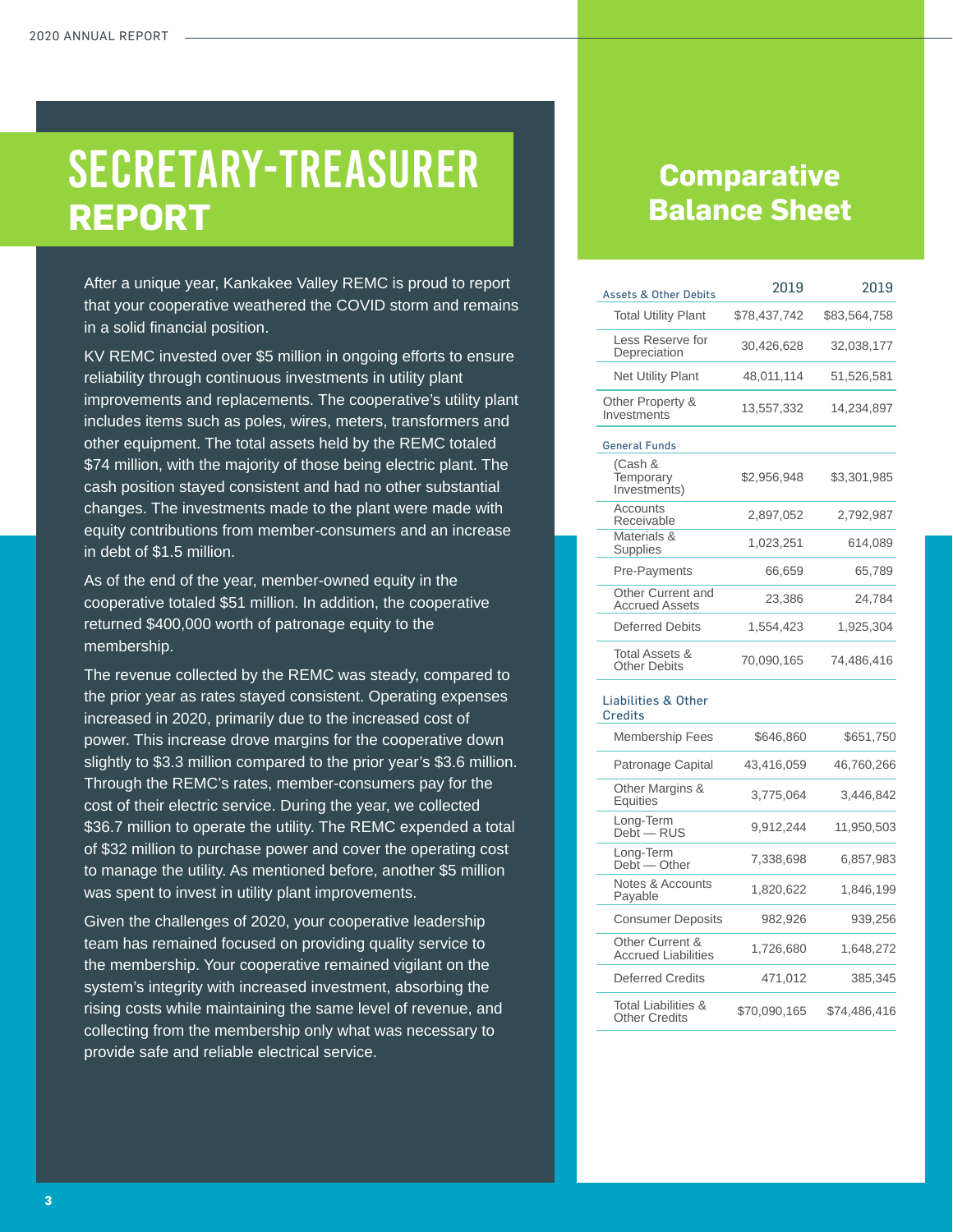#### **Statement of Operations**

|                                                        | 2019         | 2020         |
|--------------------------------------------------------|--------------|--------------|
| <b>OPERATING REVENUES</b>                              | \$36,506,510 | \$36,764,224 |
| <b>Operating Expenses</b>                              |              |              |
| <b>Purchased Power</b>                                 | \$22,662,918 | \$23,566,910 |
| Operations                                             | 2,165,177    | 1,985,454    |
| Maintenance                                            | 2,241,909    | 2,443,363    |
| <b>Customer Accounts &amp; Collections</b>             | 764,000      | 794,164      |
| Customer Service & Informational<br>Expense            | 429,848      | 376,203      |
| Administrative & General                               | 2,625,406    | 3,008,729    |
| <b>Total Cost of Operating Expenses</b>                | \$30,889,258 | \$32,174,823 |
| <b>Other Deductions</b>                                |              |              |
| Depreciation                                           | \$2,442,383  | \$2,296,330  |
| Tax                                                    | 525,590      | 530,005      |
| Interest and Other                                     | 880,819      | 839,591      |
| <b>Total Cost of Other Deductions</b>                  | \$3,848,792  | \$3,665,926  |
| <b>Total Cost of Electric Service</b>                  | \$34.738.050 | \$35,840,749 |
| <b>Operating Margins</b>                               | \$1,768,460  | \$923,475    |
| <b>Non-Operating Margins</b>                           | \$446,818    | \$402,492    |
| <b>Other Capital Credits &amp; Patronage Dividends</b> | \$1,402,294  | \$1,963,382  |
| <b>Patronage Capital or Margins</b>                    | \$3,617,572  | \$3,289,349  |

#### **Given the challenges of 2020, your cooperative leadership team has remained focused on providing quality service to the membership.**

#### **Sources and Uses of Cash Margins**

FOR THE YEAR ENDING DEC. 31, 2020

| <b>Sources of Cash</b>                                        |              |
|---------------------------------------------------------------|--------------|
| <b>Sales to Members</b>                                       | \$36,764,224 |
| Borrowings from RUS/CFC (lenders)                             | 3,000,000    |
| New Membership Fees & Consumer<br><b>Deposits</b>             | (38, 780)    |
| <b>Total Sources of Cash</b>                                  | \$39,725,444 |
|                                                               |              |
| Uses of Cash                                                  |              |
| Payments to Power Supplier &<br>Vendor                        | \$32,327,537 |
| <b>New Construction &amp; Replacement</b><br>of Utility Plant | 5,127,016    |
| Repayment of Long-Term Debt                                   | 1,925,854    |
| <b>Total Uses of Cash</b>                                     | \$39,380,407 |
| New (decrease) or increase in cash                            | \$345.037    |

*Kankakee Valley REMC has included in this report the financial statements from the year ended Dec. 31, 2020. These financial statements are reported to the REMC's lenders, as well as our members. Kankakee Valley REMC also has an annual audit performed by London Witte Group, LLC, Certified Public Accounts, for the fiscal year ended March 31, 2019. The audit reports are on file at the REMC office and available for inspection within 120 days after the audit period ends.* 

#### **Operating Expenses**

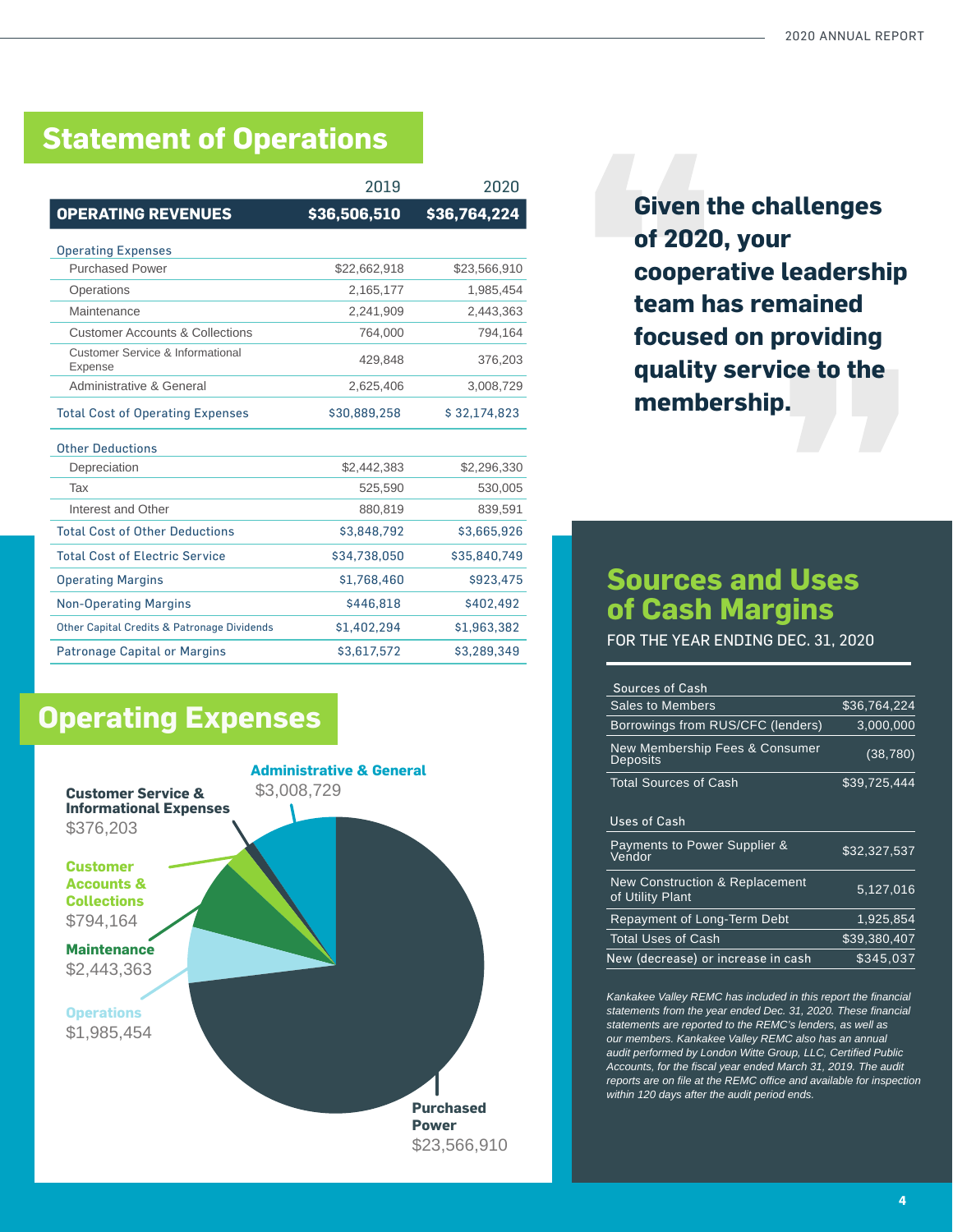#### MINUTES OF THE ANNUAL MEETING OF MEMBERS OF THE KANKAKEE VALLEY RURAL ELECTRIC MEMBERSHIP CORPORATION, INC.

#### **September 10, 2020**

The 2020 Annual Meeting of the membership of the **Kankakee Valley Rural Electric Membership Corporation** was held at the Porter County Expo Center in Valparaiso, Porter County, Indiana, on the 10th day of September 2020. A catered meal was served beginning at 4:30 p.m. CDT. Recipients were asked to receive their pre-packaged meals via drive-through service provided by REMC employees and Board members. 45 RPM, an Indianapolis cover band, played on the outdoor stage from 5:00 to 7:30. Attendees were invited to park in the back of the Expo Center and remain in their vehicles in sight of the stage. A corporate highlight video was played on the outside stage. The business meeting began at 7:30 p.m. CDT, pursuant to notice provided to each member of the Corporation included the announcement of Election results and prizes awarded.

A copy of the proof of mailing of the Notices and Secretary's Affidavit is appended as EXHIBIT A, at the end of these minutes and was included in the member program distributed to each member who appeared and registered at the meeting, it was also available in the September member newsletter and on the corporate website.

The business meeting opened, and the first matter of business was the consideration of the notice of the meeting. The reading of the Notice of the Meeting to Members as provided in Bylaw Art. III Sec. 3, was waived and dispensed with after a motion duly made and seconded carried on a unanimous vote. The next item on the agenda was the reading of the minutes of the 2019 annual meeting. On motion duly made and seconded, the membership resolved to waive reading of the minutes. Then, on motion duly made and seconded, the minutes of the 2019 annual meeting were approved as printed in the program, on vote. This was the second year that the Board approved early voting which was available

by mail or online. The amendment to the enabling law provides a person who intended their vote be counted at the annual meeting, are also counted for purposes of a quorum. The preliminary report, once made available, showed a quorum was reached during the online and vote by mail balloting. Moreover, 619 members also appeared in person at the annual meeting. Bylaw Art. IV Sec. 4(d).

The membership had been advised during the early voting period and at the annual meeting that there were two directors' seats up for election at this annual meeting for terms of three years each or until their successor shall be duly elected and qualified. The candidates were selected by obtaining nominations by petition pursuant to the bylaws of the cooperative.

All members had been given instructions to carry out the membership voting. Voting could be accomplished online, by mail and in person at the annual meeting.

In accordance with Bylaw Art. IV the following candidates were nominated for election by petition in Districts 4 and At-Large (6).

*District 4* Michael Yankauskas (Unopposed) *At-Large (6)* Andy Blastick, Russell Guse

Due to an amendment to Bylaw Art. IV Sec. 4(d), Michael Yankauskas, by virtue of his being unopposed, was elected by the membership on voice vote. On motion duly made and seconded, Michael Yankauskas was duly elected to the position of Director of District 4 for the ensuing three years.

Attorney Krsak called the members appointed to serve as election inspectors to gather and begin the count of the votes and certify the election. The members appointed to serve as election inspectors were Dennis Leek and Edward Marks.

The election inspectors, aided by KVREMC

employees, counted the votes cast for the election for the At-Large position where Andy Blastick and Russell Guse were on the ballot by virtue of their nomination. Ballots were counted and added to the premeeting voting and the total results showed: Andy Blastick with 1,214 votes and Russell Guse with 1,275 votes. Thus, Mr. Guse was duly elected director on the Board of Directors for the At-Large District for the ensuing three years or until their successors have been elected and qualified. The results of the election to the board for District 4 and the At-Large District were duly certified by the Election Inspectors and the prevailing candidates are as reported above.

The Certificate of Election Inspectors is available to member-consumers upon request at the KV REMC office.

CEO Sears announced prize winners which included anyone whose registration card was selected regardless of whether or not the member was present at the time of the drawing.

The chairman called for any other business or new business to be brought to the attention of the membership; there being none, the meeting was duly adjourned.

Vitto D. Werner

Otto Werner, Board President Chairman of the Meeting

ATTEST:

Dusan Bachert

Susan Bachert, Secretary of the Board Secretary of the Meeting

The foregoing proceedings were held Sept. 10, 2020 at Porter County Expo Center, Valparaiso, Porter County, IN.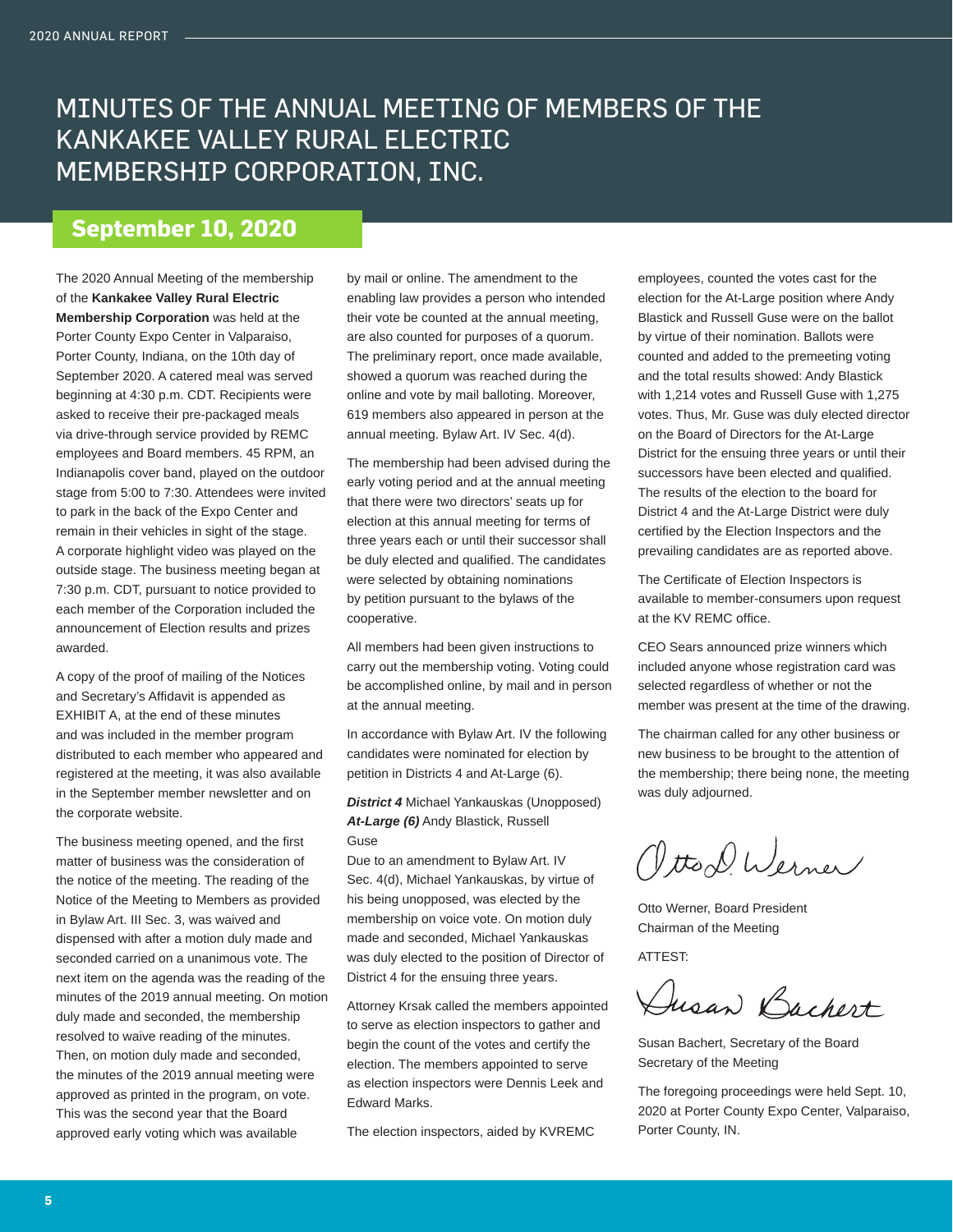#### 2020 OPERATION ROUND UP **GRANT RECIPIENTS**

Morgan Township Volunteer Fire Department Kids Closet Ministry, NJUMC San Pierre Fire Department South Central Community School Corporation LaCrosse Volunteer Fire Department Family House, Inc. LaPorte County Sheriff's Office Coalition Against Domestic Abuse Junior Achievement-LaPorte County

Prairie Trail Club

#### **FOOD PANTRY DONATIONS**

North Judson United Methodist Church Food Pantry Supplemental United Food Pantry Community Services of Starke County St. Vincent DePaul St. Vincent DePaul Society of Sacred Heart The Church of Jesus Christ of Valparaiso Holy Spirit Church, St. Vincent DePaul Hebron Country Pantry The Christian Community Food Pantry Pulaski County Human Services SC Weekend Food Pantry.

**YOUR ASSISTANCE HAS HELPED IN DONATING \$80,850 BACK TO NON-PROFITS IN THE COMMUNITY.** 



#### **EXHIBIT A**

#### **Secretary's Affidavit of Mailing of the Notice of the 2020 Annual Meeting**

State of Indiana, County of LaPorte

I, Susan Bachert, being first duly sworn, upon her oath deposes and says:

That she is the duly elected and qualified Secretary of the Kankakee Valley Rural Electric Membership Corporation, hereinafter called the Cooperative. That on the 7th day of August 2020, she mailed to each member-consumer of the Cooperative, to the addresses as they appear on the records of the Cooperative, a notice of the annual meeting of the members on September 10, 2020 by depositing such notice with postage prepaid thereon and addressed as aforesaid in the United States mail, and that the attached copy of the notice is a true and correct copy of such notice mailed as aforesaid.

Dusan Bachert

Subscribed and sworn to Susan Bachert, Secretary before me this 7th day of August 2020

Hori S. Young

Lori S. Young

Notary Public County of Resident, LaPorte My commission Expires: October 2023